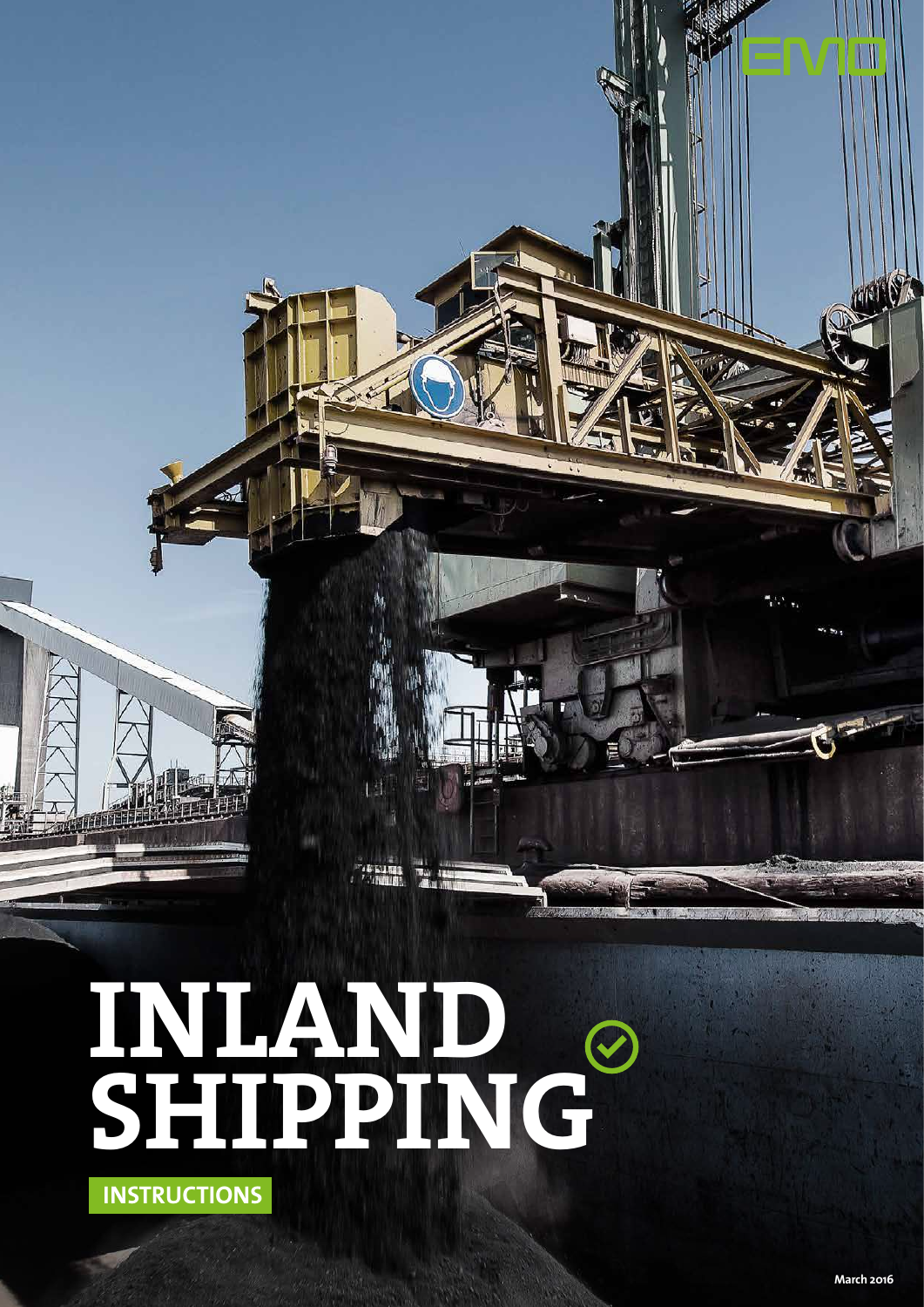# CONTENTS

| 1. GENERAL <b>EXECUTE A SERVICE A SERVICE A SERVICE A SERVICE A SERVICE A SERVICE A SERVICE A SERVICE A SERVICE A</b>                                                                                                                | 03 |
|--------------------------------------------------------------------------------------------------------------------------------------------------------------------------------------------------------------------------------------|----|
| 2. DOCK NUMBERS NAMES AND RESIDENCE ASSESSED.                                                                                                                                                                                        | 03 |
| 3. WASTE SUBSTANCES (INLAND SHIPPING DECREE) MARITED SUBSTANCES                                                                                                                                                                      | 03 |
| 4. REGISTRATION PRIOR TO LOADING <b>And All Annual Action Contract Contract Contract Contract Contract Contract Contract Contract Contract Contract Contract Contract Contract Contract Contract Contract Contract Contract Cont</b> | 04 |
| 5. MOORING PRIOR TO LOADING                                                                                                                                                                                                          | 05 |
| 6. LOADING                                                                                                                                                                                                                           | 06 |
| 7. INSTRUCTIONS                                                                                                                                                                                                                      | 08 |
| 8. FOLLOWING LOADING                                                                                                                                                                                                                 | 09 |
|                                                                                                                                                                                                                                      | 10 |
| 10. ENVIRONMENT                                                                                                                                                                                                                      | 10 |

 $\odot$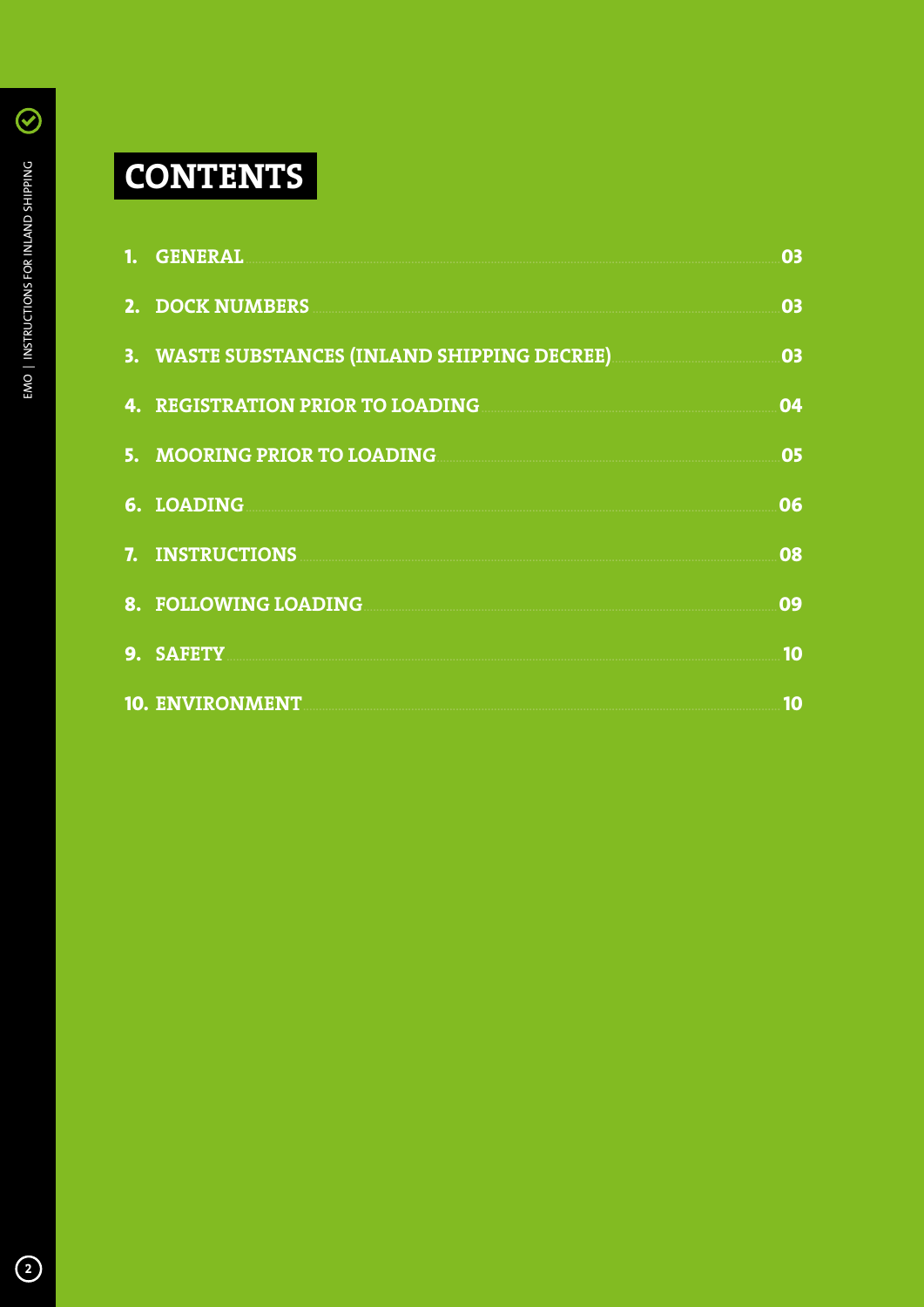#### **01. GENERAL**

Welcome to EMO. This instruction manual provides general information about EMO and specifically about the safe and efficient working practices at our terminal. Working at EMO requires shared attention for safety, the environment and quality. We as a company hope that these instructions will help contribute to pleasant and efficient cooperation between EMO personnel and the crews of inland shipping vessels during, before and after loading at our terminal.

#### **02. DOCK NUMBERS**



## **03. WASTE SUBSTANCES (INLAND SHIPPING DECREE)**

- In the event of unloading, in the case of non-unitary transport, EMO will issue an unloading declaration.
- In the event of unitary transport, EMO can check the unloading declaration on board.
- If a vessel or barge is unloaded, in the case of non-unitary transport, the vessel or barge will be handed over swept clean.
- The above also in principle applies in the event of contamination of the ship through spillage or incorrect cargo, which must be unloaded or removed prior to a new loading.
- It is forbidden to shovel overboard or discharge into the water any residues of the cargo from decks, hatches or gangways.
- If the spillage is caused by EMO, you can contact the control room. The department manager will contact you concerning any measures to be taken.
- You can also download the unloading declaration via the EMO website, www.emo.nl. The declaration is available in two languages.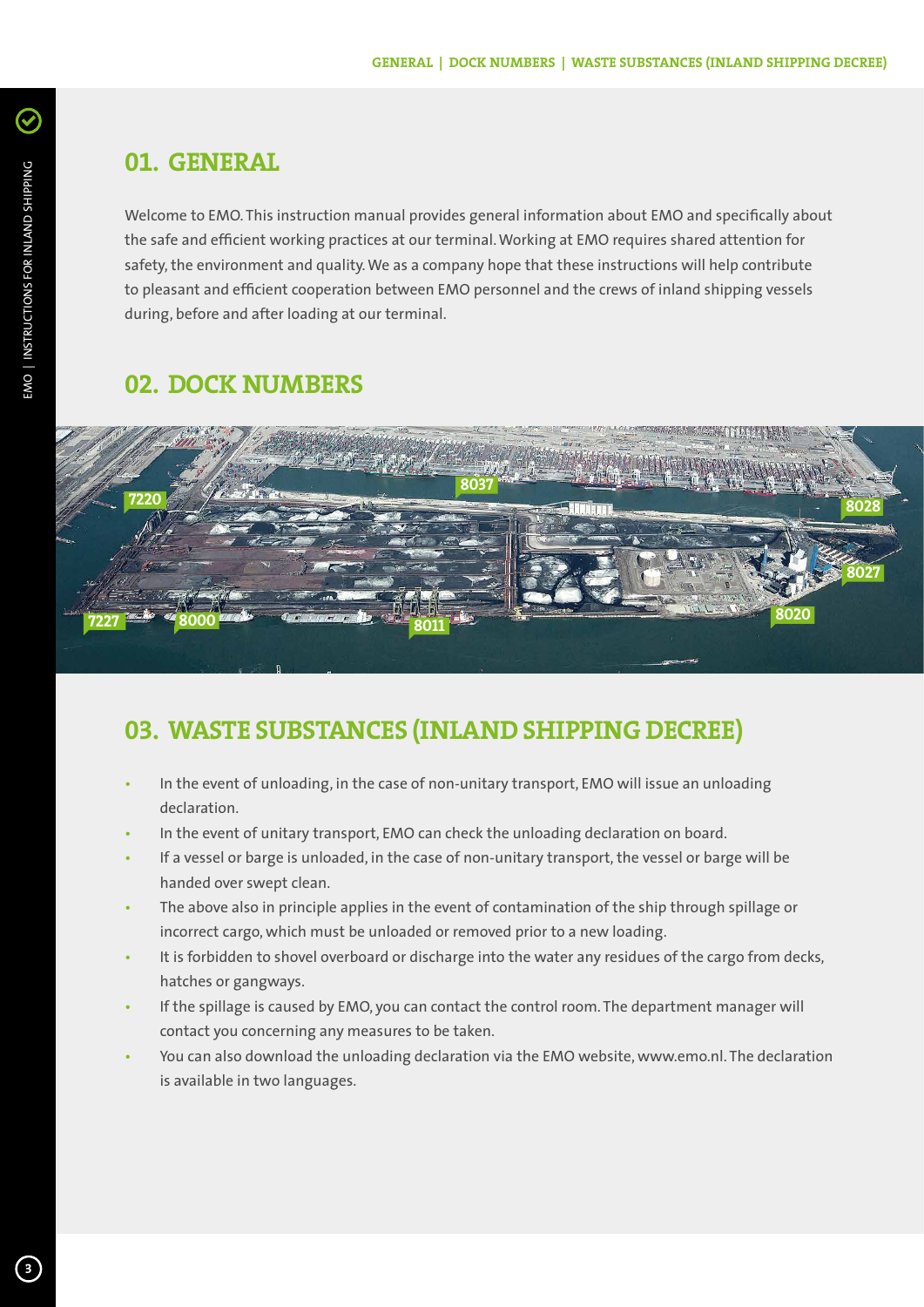#### **04. REGISTRATION PRIOR TO LOADING**

- You can register on arrival at EMO in the Mississippihaven. If calling from another location (such as De Pioneer) you will not be registered.
- If upon registration you are not known to EMO, you will be referred back to the shipping line and/or shipping office. You will then be considered not registered, and will have to maintain contact with EMO by telephone.
- You can report to the control room (+31 181 371175). Reporting is only possible if you are actually present at EMO. The time entered in the system is the time at which the telephone conversation took place. Times cannot be entered in the system retroactively. Telephone traffic may be heavier after a public holiday. Please accept our apologies for any inconvenience.
- If the ISPS Code indicates an increased safety risk, you will not be permitted to moor direct at the dock, without express permission from the Port Facility Security Officer (PFSO). You will be duly notified during telephone registration.
- The transfer of cars or other equipment from inland shipping vessel to shore or from shore to vessel is not permitted at any EMO quayside.
- Please pass on information for example relating to unballasting time (also following mooring prior to loading) to the control room, when registered.
- The control room will make an estimate of the expected date and time of loading. No rights may be derived from this estimate or the details on the EMO Internet site (EMO pl@n).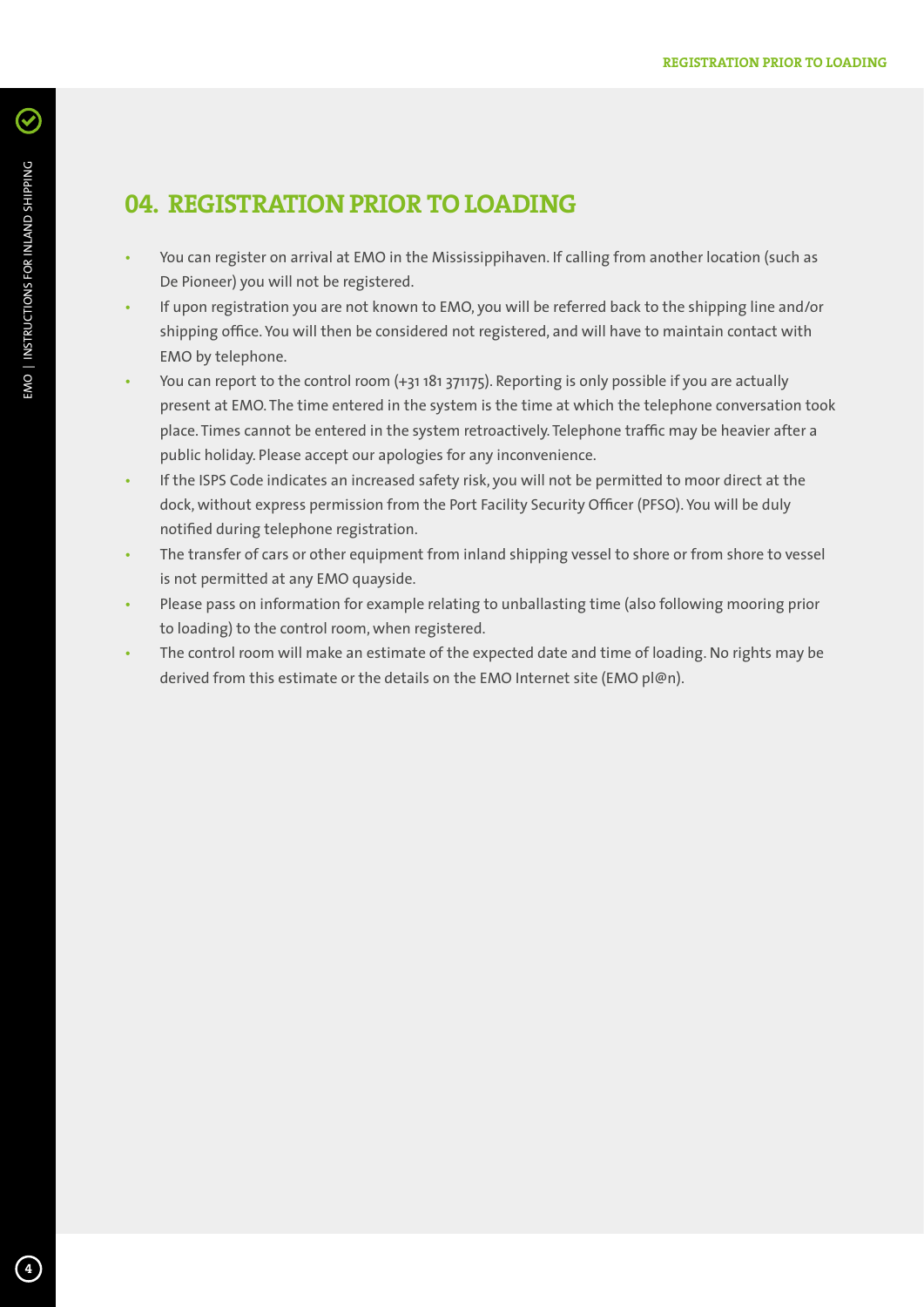### **05. MOORING PRIOR TO LOADING**

- The skipper is required to soundly moor the vessel or unit. In other words, both the foreship and aftership must be correctly moored with hawsers. EMO will check for compliance.
- The use of spud poles alongside the quay is not permitted.
- The use of the screw during loading is not permitted.
- The control room will call up a vessel or barge for loading, specifying the location at which loading will be carried out.
- Two vessels/barges must at all times be moored alongside one another. It is not permitted to moor the barge in front of the motor vessel ('in bottle configuration') provided that permission is granted by the control room.
- Depending on the number of vessels for a single batch, two vessels/barges will be loaded alongside one another, whereby the shortest vessel will take up the outer berth. This is to avoid carrying out loading over the accommodation and roof area of the inner vessel.
- If loading via a barge loader, the vessel's accommodation section must be moored outside the loading length. The loading lengths are marked on the quay wall. The machine is able to load material up to this point. The advantage of this method is that vessels need not be transferred along the quayside, once the previous vessel has been loaded.
- When loading at the ship loader, bridge or floating crane, a boatswain or crane skipper will be on site, to identify the mooring location.

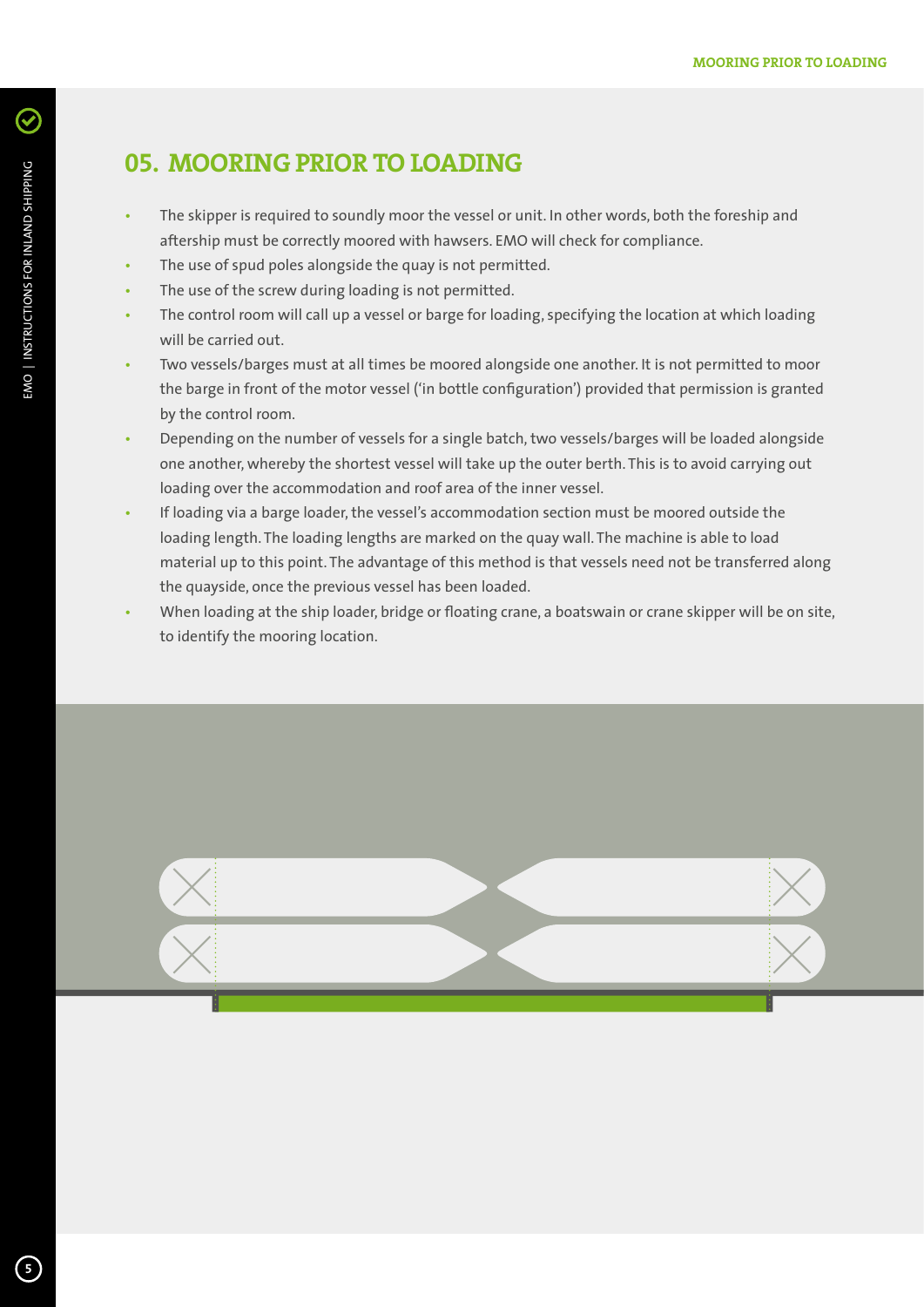#### **06. LOADING**

Please give the following illustration your full attention in connection with field of vision. Make sure your hatches are secured and that they are not unintentionally positioned below the load flow.



Within the green zone, instructions can be given correctly. In the red zone, you are out of the field of vision of the operating personnel.

The (telescopic) jib of barge loader 1 and 2 is on the left-hand side of the cabin. On barge loader 3, the jib is on the right-hand side of the cabin.

#### **EXAMPLE OF CORRECT POSITIONING FOR BARGE LOADER 1**



 $\odot$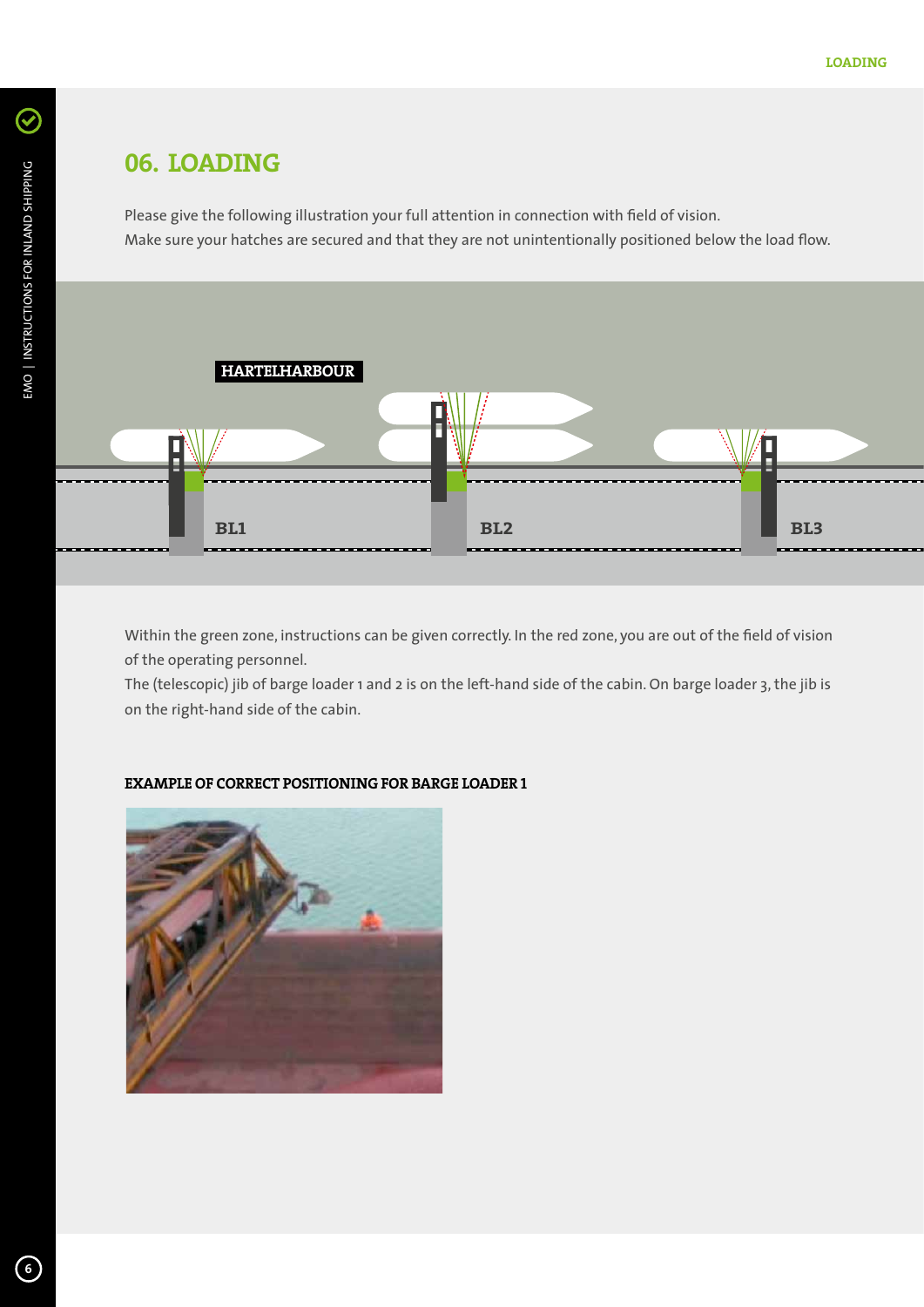- During loading (without protective equipment) you are not permitted to walk underneath the jib, or on the deck.
- The jib of the loader in the Missisippiharbour is on the right-hand side of the cabin. If loading is carried out using this machine, a boatswain from EMO will be on site to pass on instructions from the captain via walkie-talkie, to the operating personnel.
- When loading with a bridge or floating crane, a boatswain/crane captain will be on site who is responsible for communication/instructions between captain and operating personnel.
- Remember that there is a considerable delay between the issuing of the instruction and the actual implementation of the instruction. The cause of this delay is the size of the machines. It is therefore essential to issue instructions in good time.
- If instructions are not possible due to exceptional circumstances, in consultation with the responsible manager, a walkie-talkie may be provided. Possible reasons include heavy snowfall, mist or heavy steam production.
- Prior to loading, agree on the number of tonnes to be loaded. The indicated tonnage may on occasion no longer be correct, due to changing water levels.
- For vessels/barges with hatches, these must be positioned correctly in advance, to avoid waiting time during loading. The hatches may only be moved following clear notification of the operator about the halting or suspension of the load flow! This means issuing the stop loading signal and indicating when loading can be restarted.
- The operating personnel will indicate how many tonnes should be cancelled. If another vessel is to be loaded from the same batch, this cancellation volume will be far less than with the last vessel. On the last vessel, the conveyor system must be run until empty.
- It is vital for EMO that cancellation takes place smoothly. Returned excess ordered material costs a great deal of equipment, manpower, time and as a result money.
- In principle, only 1 additional delivery will be permitted. In other words, any additional order must be accurately determined. A great deal of time is lost if multiple additional orders are made: the machine that delivers the material is often located at some distance as a result of which every additional order can take up to fifteen minutes.
- The propeller/engine must be switched off during loading.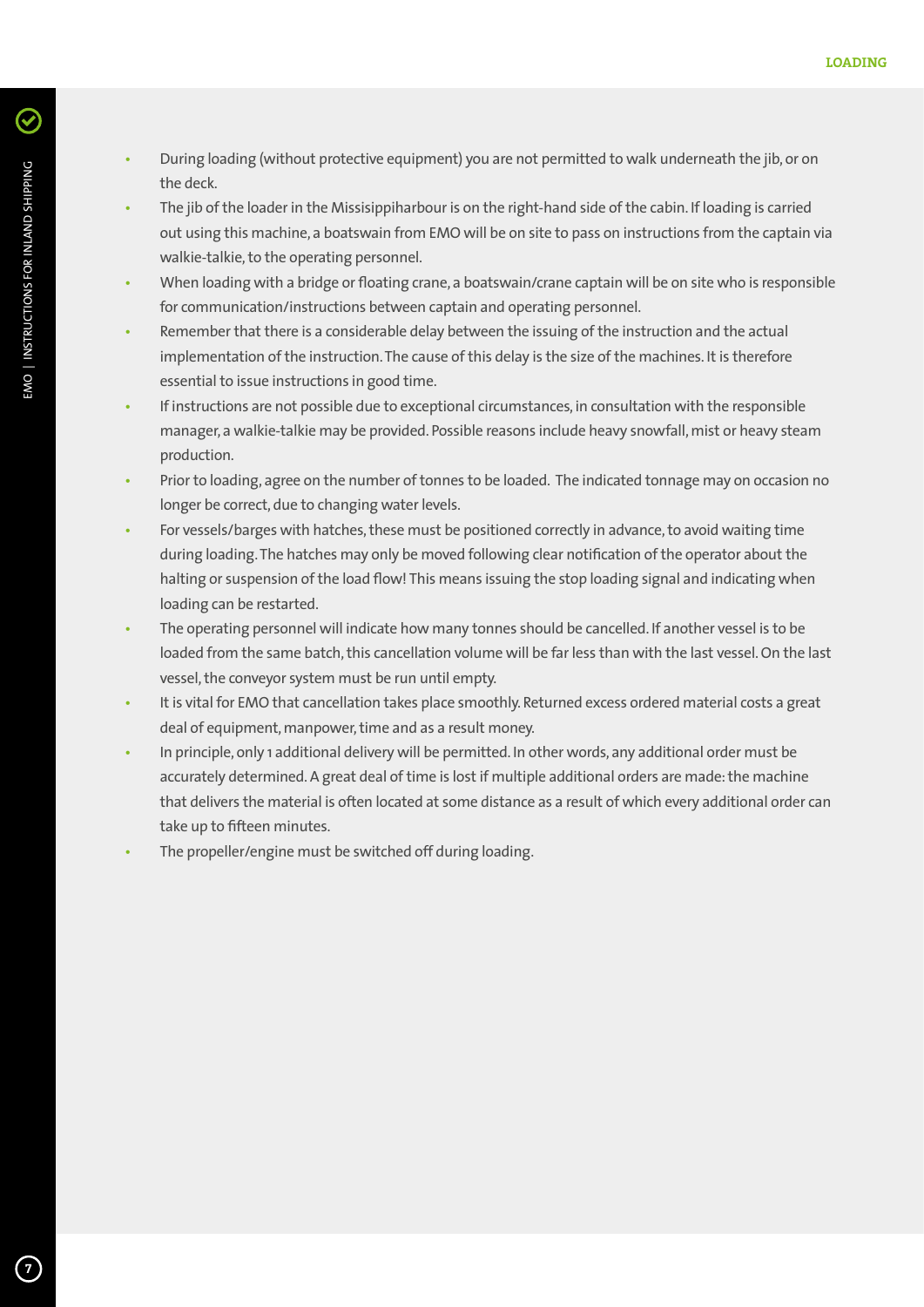$\odot$ 

# **07. INSTRUCTIONS**

- To ensure that operating personnel carry out the required actions, clear instructions are essential. Clear instructions help to ensure efficient working.
- During darkness, use of a torch when issuing instructions is recommended.
- The following instructions apply:



**Extend jib outwards Extend jib inwards** 



**Drive the machine around to this side.** The circular motion of the hand indicates the direction of rotation of the wheels. The speed of the circular hand motion indicates the recommended travelling speed.



**Jib to the centre of the barge or lighter; both are possible depending on the height of the gangplank or hatches.**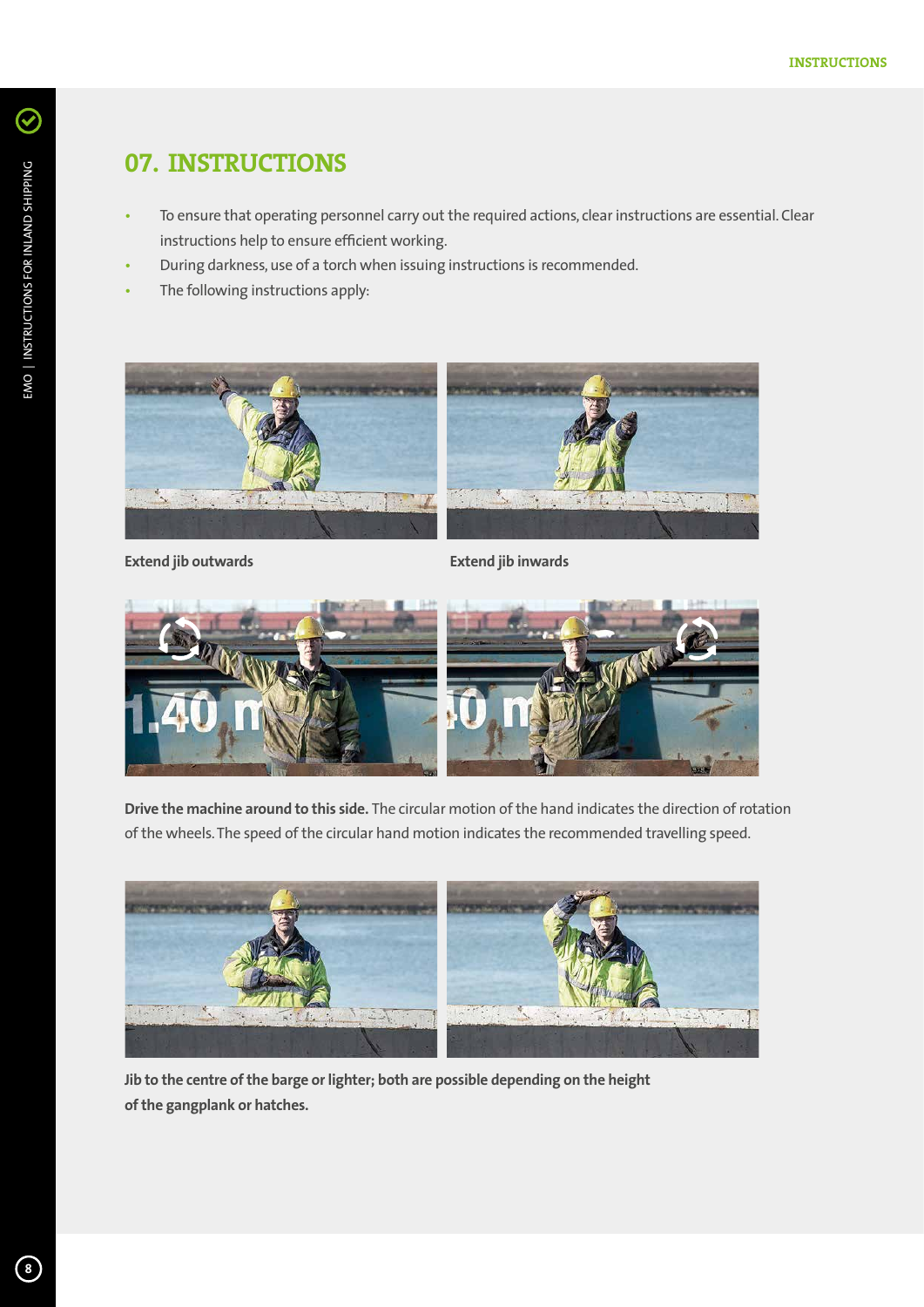$\mathcal Q$ 



**Halt the movement.**



**Cancel (run all delivery conveyors until empty).**  Make the motion of picking up a telephone; the signal can be clarified by imitating the dialing motion.



**Stop loading.** This instruction is given if only the conveyor jib should be run until empty, in order to then relocate the machine to the next hold or to the next barge or lighter. Following this instruction, a number of further tonnes or cargo are delivered from this conveyor. For the inner barge (vessel), approx. 15 tonnes are delivered and for the outer barge (vessel) approx. 25 tonnes.

#### **08. FOLLOWING LOADING**

- Following loading, coupling in the load length of the barge loader is not permitted.
- If due to current circumstances the inner vessel has first been loaded, this vessel must wait until the ship in the outer berth had also been loaded.
- The loading length must be freed up as quickly as possible for the next ship to be loaded.
- Any loading papers will be provided by the gauger or shipper.